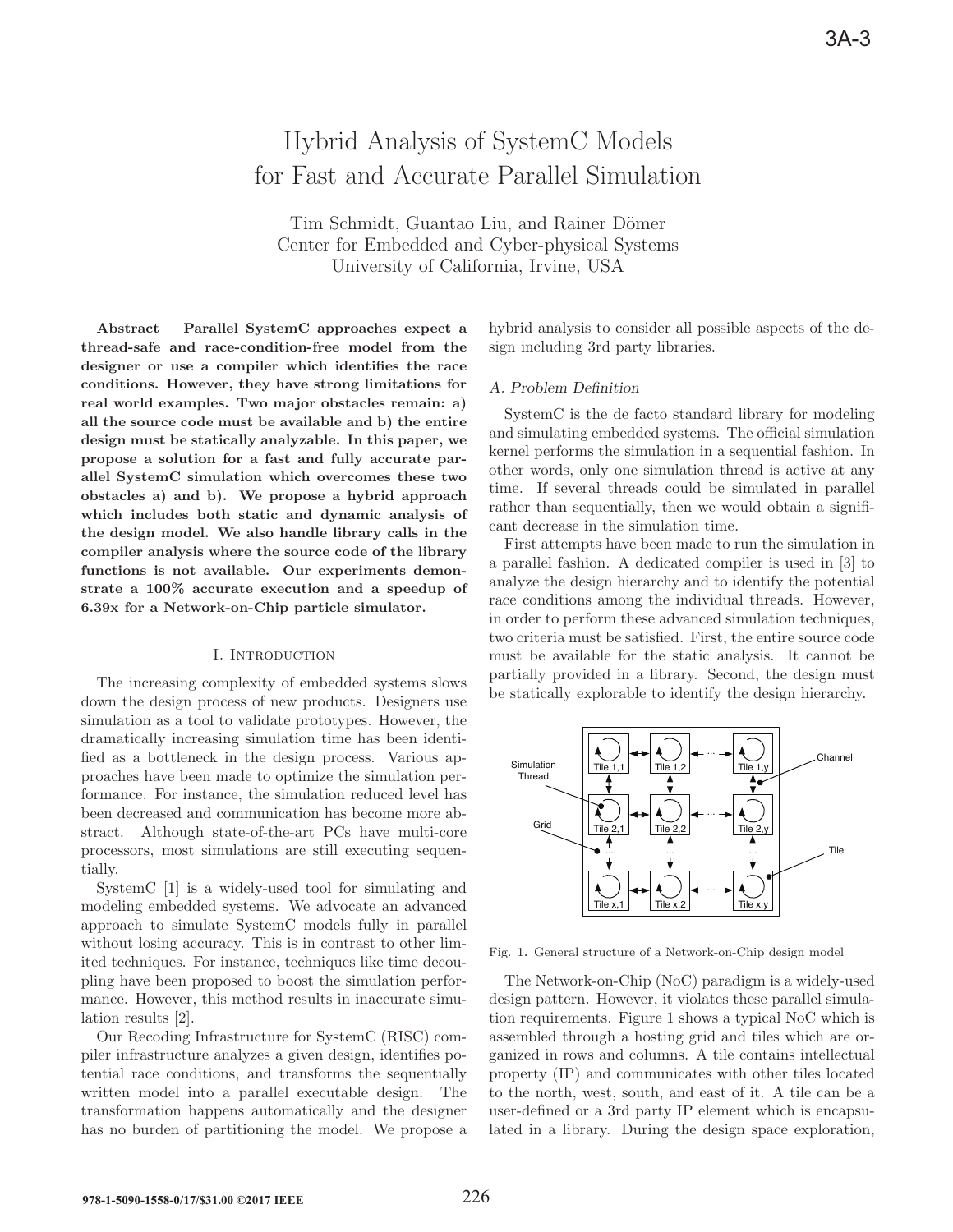architects test various combinations of these grid sizes and tile components. The number of rows and columns is often defined through command line parameters. Thus, the tiles are allocated in two loops with the new operator which is not statically analyzable. Evidently, these two limitations prevent the analysis for an efficient parallel simulation.

In this paper, we propose a solution in order to simulate designs in an accurate parallel fashion. These models can include 3rd party libraries and code which is not statically analyzable. In the new design flow, we perform a dynamic analysis which is followed by a static analysis. Additionally, we provide the designer with the opportunity to annotate 3rd party libraries. Such annotations are taken into account for the advanced design analysis and allow the simulation of library code in a parallel fashion.

# *B. Related Work*

Parallel simulation of discrete event simulation is a wellstudied subject. Initial work has been contributed by [4].

The concept of a Segment Graph for parallel simulation was first introduced in [3] for synchronous and outof-order parallel simulation. Later, the Segment Graph infrastructure was used for may-happen-in-parallel analysis for safe ESL models in [5]. Both contributions require a complete design model with a statically analyzable module hierarchy. In contrast, our approach supports 3rd party libraries and non-statically analyzable module hierarchies in designs.

Time decoupling is a widely-used method that speeds up the simulation of SystemC models. Parts of the model execute in an unsynchronized manner for a user defined time quantum. However, this strategy is associated with inaccurate simulation results [2]. [6] and [7] propose a technique to parallelize time-decoupled designs. This technique requires the designer to manually partition and instrument the model in parts of time-decoupled zones. In contrast, our approach supports a 100% accurate simulation of designs. Also, our compiler automatically instruments the model.

A tool flow for parallel simulation of SystemC RTL models was proposed in [8]. The model was partitioned according to a modified version of the Chandy–Misra– Bryant algorithm [9]. In contrast, our conflict analysis considers the individual statements of threads. Also, our solution is not restricted to only RTL models.

An approach of static analysis for simulation of SystemC models on GPUs was provided in [10]. In contrast, our approach combines static and dynamic analysis to obtain information for the conflict analysis which is only available at run time.

# II. Hybrid Analysis

The transition from a sequential simulation towards a parallel simulation is an extensive process. The design must be analyzed and prepared for potential race conditions to avoid unpredictable data corruption. This requires a full understanding of the module hierarchy. One option is to statically extract the module hierarchy and analyze the individual threads. However, in most cases not all of the information can be explored statically. For instance, during the design space exploration, designers test various prototypes to explore an optimal design. Design parameters are passed via the command line to define the number of modules, channels characteristics, and other needed information. The instances of modules, channels, and ports are created through loops in a dynamic fashion. However, the essential parameters are only available at run time, so they cannot be statically analyzed. The result would be an incorrect model transformation which produces wrong simulation results.

Figure 2 shows our proposed design flow which supports command-line parameters and the dynamic analysis for a fully accurate parallel simulation. Essentially, the tool flow is split up into two major stages. The first stage performs a Dynamic Design Analysis and collects the design hierarchy. The second stage allows the *Static Conflict* Analysis to integrate the obtained data from the previous stage. As a result, the design is transformed into a thread-safe design for fast parallel execution.



Fig. 2. Tool flow for the proposed hybrid analysis of design models

#### *A. Dynamic Design Analysis*

The purpose of the Dynamic Design Analysis is to provide data for the Static Conflict Analysis which can only be obtained at run time. This data is structural design information which, for example, is dependent on commandline parameters, or hidden deeply in nested loops. The results of this step are provided in a dynamic internal representation (DIR) file and then used as a lookup table in the Static Conflict Analysis.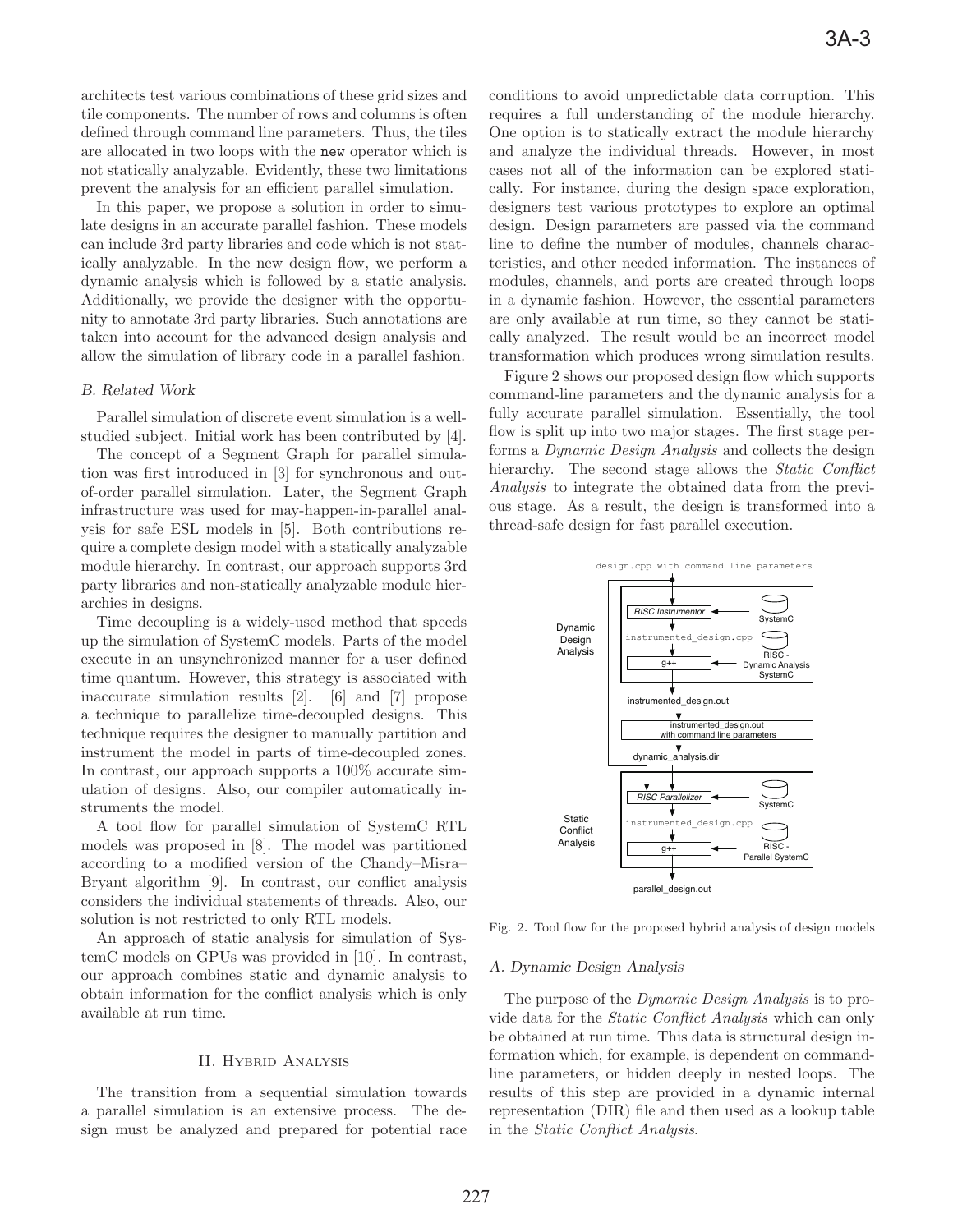In detail, the DIR file includes the module hierarchy, the port mapping, and the mapped variables of references. We represent this information as an abstract tree. Specifically, we store the declaration name and the address for all declarations. In addition, we store the address of the bounded channel for ports and the typename of the channel for the channels. Listing 1 illustrates such a DIR file. Undoubtedly, we can identify that the reference ref is mapped to the variable var. Also, we can identify that the port port is bound to the channel chnl1 of the type MyChannelType. We can use the address as a lookup because references and ports are only bound once. During the simulation, the specific address might be different. However, the lookup will lead to the same variable.

Listing 1 Example of a DIR file

```
top:0x111(
 chnl1:0x222:MyChannelType , var:0x333
mod1:0x444(var:0 x555 ,ref:0x333 , port:0x222))
```
We can partially analyze a design in three different ways, but each has its own limitations: A) The  $C++$  language has limited support of introspection. It is possible to identify the type name of a variable at run time. However, it is not possible to identify the declaration name of a variable. B) The SystemC library has an interface for the introspection of a design. It is possible to identify all top modules at run time, and then traverse all the elements which are derived from  $sc\_object$  in a hierarchical fashion. However, it is not possible to identify plain old data types (e.g. float and int) or their respective declaration name. C) A static analysis of the source code allows to identify modules and analyze all of their members. However, the module hierarchy can only be explored with a severely limiting modeling guide lines.

In our approach, we perform a combined solution of A, B, and, C to generate a DIR file where the designer has no modeling limitations. First, the RISC instrumentor reads the file design.cpp and analyzes all the design elements statically. In other words, we have access to the declarations and their names. For each module, we instrument functions to print variables, ports, and other information. For instance, in the function void print\_vars()  ${fprint("var: %p", &var); ...}$ , we use the typeid support of  $C++$  to obtain the type name at run time. Through that process, we are able to generate the source code for the instrumented design and build an executable.

Second, we modify the simulation kernel to allow it to undergo the Dynamic Design Analysis. The simulation of a SystemC model is split into two major phases. In the first phase, the elaboration starts where the module hierarchy and the port binding are established. In the second phase, the simulation of the design is performed. The SystemC API provides a hook between these two steps. We simulate the design with all command line parameters until the elaboration is completed. Finally, we traverse the module hierarchy via the SystemC introspection API and call the functions for the variable printing.

# *B. Static Conflict Analysis*

The Static Conflict Analysis identifies potential race conditions between the individual threads. In detail, we partition each thread into so-called segments. A segment considers all potentially executed statements between two scheduling steps. A new scheduling step is triggered with a wait() function call which gives control back to the simulation kernel. Figure 4 shows a segment graph of the source code in Figure 3.



Algorithm 1 formally defines the central function BUILDSG [11]. Function BUILDSG is recursive and builds the graph of segments by traversing the AST of the design model. Here, the first parameter CurrStmt is the current statement which is processed next. The set CurrSegs contains the current set of segments that leads to CurrStmt and thus will incorporate the current statement. For instance, while processing the assignment z=z\*z in Figure 4,  $CurrSegs$  is the set {wait(line2), wait(line6)}, so the expression will be added to both segments.

If CurrStmt is a boundary statement (e.g. wait), a new segment is added to *CurrSegs* with the corresponding transition edges (lines 2 to 7 in Algorithm 1). Compound statements are processed by recursively iterating over the enclosed statements (lines 8 to 12) while conditional statements are processed recursively for each possible flow of control (from line 13). For example, the break and continue statements represent an unconditional jump in the program. For handling these keywords, the segments in CurrSegs move into the associated set BreakSegs or ContSegs, respectively. After completing the corresponding loop or switch statement, the segments in BreakSegs or ContSegs move back to the CurrSegs set.

For brevity, we illustrate the processing of function calls and loops in Figure 5 and Figure 6. The analysis of function calls is shown in Figure 5. In step 1, the dashed circle represents the segment set CurrSegs. The RISC algorithm detects the function call expression and checks if the function is already analyzed. If the function is encountered for the first time, the function is analyzed separately, as shown in step 2. Otherwise, the algorithm reuses the cached SG for the particular function. Then,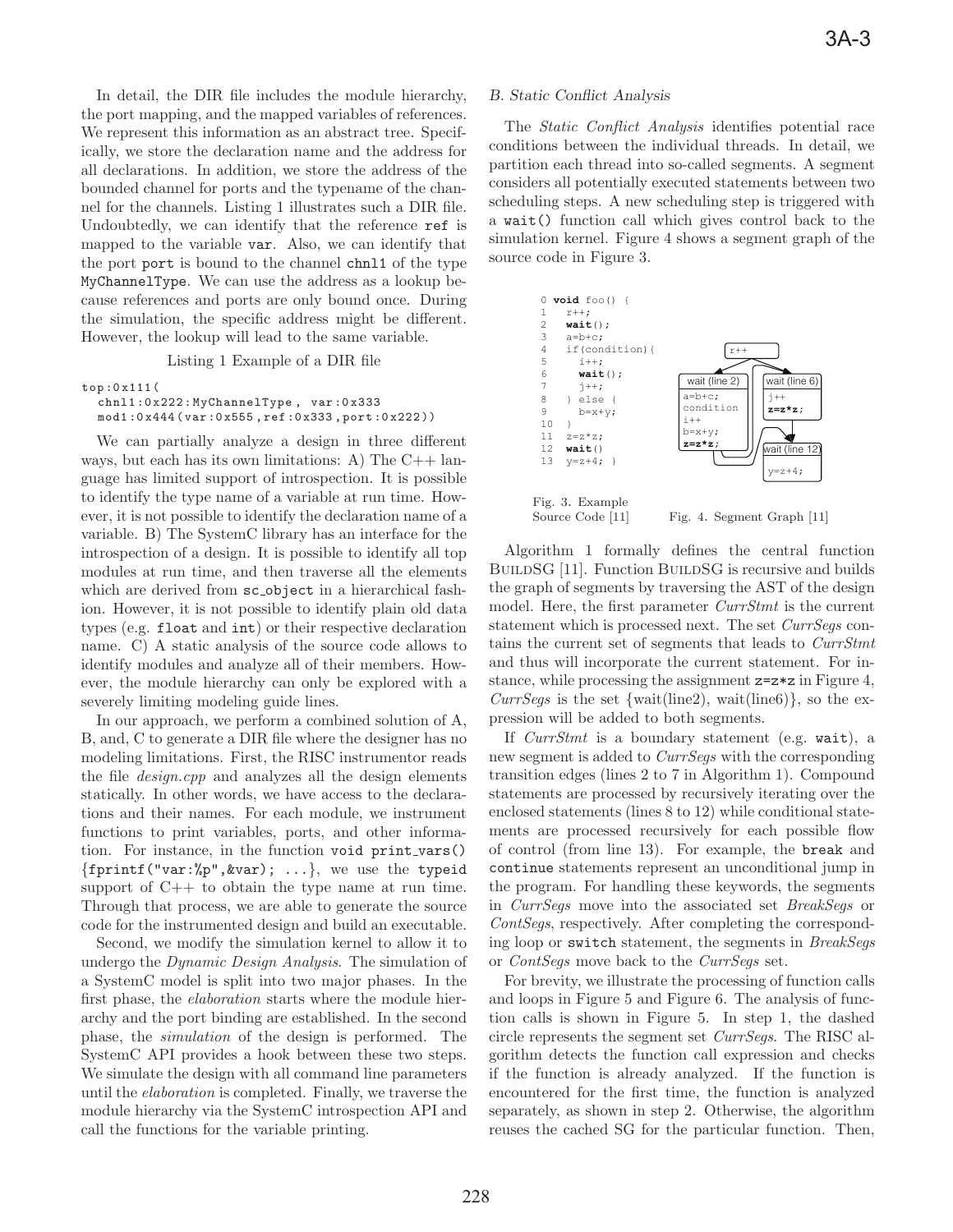### **Algorithm 1** Segment Graph Generation

1: **function** BuildSG(CurrStmt, CurrSegs, BreakSegs, ContSegs) 2: **if** isBoundary(CurrStmt) **then** 3: NewSeg ← **new** segment 4: **for** Seg ∈ CurrSegs **do** 5: AddEdge(Seg, NewSeg) 6: **end for** 7: **return** CurrSegs ∪ { NewSeg } 8: **else if** isCompoundStmt(CurrStmt) **then** 9: **for** Stmt ∈ CurrStmt **do** 10: CurrSegs ← BuildSG(Stmt, CurrSegs, BreakSegs, ContSegs) 11: **end for** 12: **return** CurrSegs 13: **else if** isIfStmt(CurrStmt) **then** 14: AddExpression(IfCondition, CurrSegs);  $15:$  NewSegSet1 ← BUILDSG(IfBody, CurrSegs, BreakSegs, ContSegs) 16: NewSegSet2 ← BuildSg(ElseBody, CurrSegs, Break-Segs, ContSegs) 17: **return** NewSegSet1 ∪ NewSegSet2 18: **else if** isBreakStmt(CurrStmt) **then** 19: BreakSegs ← BreakSegs ∪ CurrSegs 20: CurrSegs  $\leftarrow \emptyset$ 21: **return** CurrSegs 22: **else if** isContinueStmt(CurrStmt) **then** 23: ContSegs ← ContSegs ∪ CurrSegs 24: CurrSegs  $\leftarrow \emptyset$ 25: **return** CurrSegs 26: **else if** isExpression(CurrStmt) **then** 27: **if** isFunctionCall(CurrStmt) **then** 28: **return** AddFunctionCall(CurrStmt, CurrSegs)  $\triangleright$ See Figure 5 29: **else** 30: AddExpression(CurrStmt, CurrSegs) 31: **return** CurrSegs 32: **end if** 33: **else if** isLoop(CurrStmt) **then** 34: **return** AddLoop(CurrStmt, CurrSegs)  $\triangleright$  See Figure 6 35: **end if** 36: **end function**

in step 3, each expression in segment 1 of the function is joined with each individual segment in CurrSegs (set 0). Finally, segments 4 and 5 represent the new set CurrSegs.



Fig. 5. Function call processing  $[11]$ Fig. 6. Loop processing [11]

Correspondingly, Figure 6 illustrates the SG analysis for a while loop. Again, the dashed circle in step 1 represents the incoming set *CurrSegs*. The algorithm detects the while statement and analyzes the loop body separately. The graph for the body of the loop is shown in step 2. Then each expression in segment 1 is joined into the segment set 0 and the new set CurrSegs becomes the joined set of  $0+1$ , 4, and 5. Note that we have to consider set 0+1 for the case that the loop is not taken.

Next, we build a conflict table which identifies the potential race conditions between all individual segments in the design. For each segment, we identify which shared variables are read and written. If we access a reference, we perform a lookup through the Dynamic Design Analysis. If a channel call happens, we use the *Dynamic Design* Analysis lookup to get the channel and the corresponding called function.

#### III. Library Handling

The simulator requires the following two bits of information in order to run in a parallel manner. First, it needs to know the race conditions of each individual thread before the simulation starts. Second, the simulator needs to know the current segment ID of each thread. Before the simulator triggers the next segment of a thread, it is essential to check for race conditions with all other active segments. These are two main obstacles for real world SystemC designs which include standard and 3rd party libraries.

The first issue is that the *Static Conflict Analysis* needs access to the function bodies to identify the race conditions for the individual threads. However, 3rd party intellectual property (IP) is often shipped through libraries. The designer has access to the function signatures, but the implementation is hidden in the library file. In other words, our static analysis cannot identify potential wait() calls and race conditions. Consequently, a segment which calls a library function is set in conflict with all other segments. For example, inherent function calls like printf() and sqrt() would sequentialize the parallel simulation. Therefore, we provide a function annotation scheme to include information about these library functions for the static analysis.

The second issue is that the parallel simulator needs to know which segments are ready to execute. One previously employed strategy was to statically instrument each individual wait() call with the associated segment ID, e.g., wait(event,42);. The simulator obtains the upcoming segment ID through the wait() call. However, this strategy cannot be used for designs with 3rd party libraries. The RISC Parallelizer cannot instrument library files. Instead, we provide a modified RISC simulation kernel to pass the segment ID through the 3rd party library to the simulation kernel.

# *A. Function Annotation*

We present an annotation scheme for function declarations to provide information for the conflict analysis. Thus, the user can annotate via pragma statements two different pieces of information, namely, the conflict status and the type of wait() function calls in a function body. We consider a function as conflict-free if the corresponding function body has no read/write access conflicts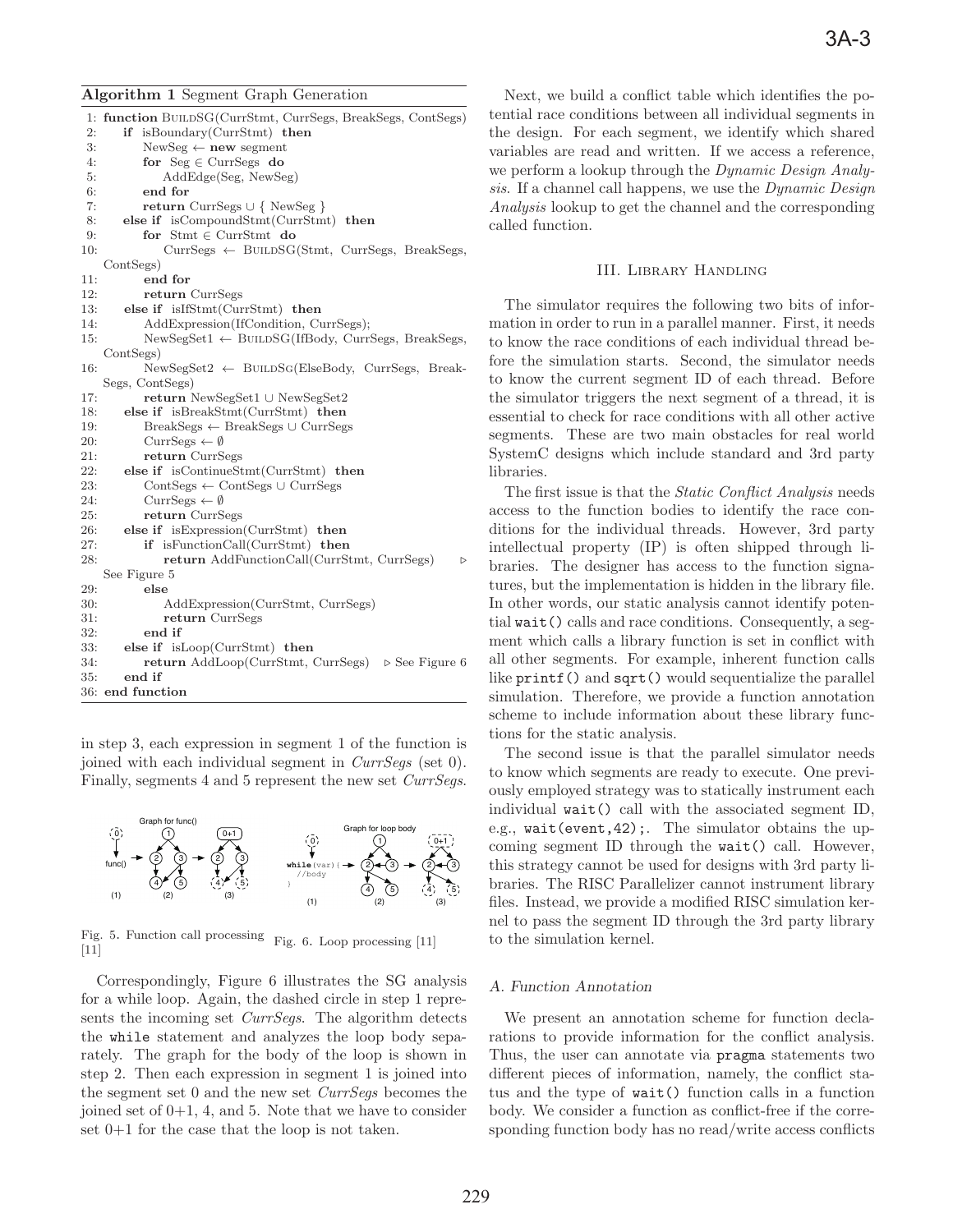on any shared state with the other threads in the simulation model. A segment which calls a function with the annotation of non-conflict-free results in a conflict with all other segments. The simulator executes this segment sequentially and safeguards a fully accurate simulation.

Figure 7 shows four different options of annotating a function declaration with wait information. We designed the scheme to have full support of the SystemC built-in library channels. In the first case, the function has no wait statement. This is the option for non-blocking function calls. The next two cases cover the situation that the function has a conditional or a non-conditional wait, for instance an sc buffer. The last case portrays a more complicated channel type, an sc fifo, where the wait() call is in a loop.



Fig. 7. Wait annotation for function declarations

The user also has the option not to provide any annotation for library functions. In this case, we assume that the function is conflict-free and there are no wait statements in the function. This behavior is expected for the Standard C Library and Standard Template Library. We decided to make this the default mechanism to avoid annotating all standard library functions.

## *B. Segment ID Passing*

The parallel simulator needs the active segment ID of each individual thread during the simulation. The approach of instrumenting wait() calls with an additional segment ID parameter is only possible if the source code is available for all parts of the design. In other words, we cannot instrument wait() calls which occur in the library.

Figure 8 illustrates our generalized solution for support of libraries. The thread carries the upcoming segment ID from the user domain to the parallel RISC SystemC library. We instrument the function call setID(42) before the function call in the library domain happens. In the RISC SystemC kernel, we get the segment id via getID(). This solution provides the benefit that any 3rd party channel can be used without any modification.

### IV. Experiments

# *A. Producer Consumer Example*

We implemented the consumer producer example which is illustrated in Figure 8. Both the sender and receiver crunch numbers and exchange them. The number of sender and receiver pairs is scalable via the command line.



Fig. 8. Different domains of a design

The regular RISC Parallelizer — without the  $Dynamic$  $Design Analysis capabilities$  capabilities — cannot process this design and returns an error message. The *Dynamic Design* Analysis creates the correct module hierarchy and identifies the number of modules which is double the number of communication pairs. The obtained speedup depends on the number of modules and the ratio of communication and number crunching.

# *B. Network-on-Chip Particle Simulator*

We selected as a comprehensive example a Network-on-Chip (NoC) particle simulator to demonstrate the parallel simulation capabilities of our hybrid analysis. The abstract architecture of the particle simulator is illustrated in Figure 1. The grid is assembled of tiles where each tile communicates bidirectionally with a tile to its north, south, east, or west. For a 8x8 example, we have 64 tiles and one grid module. Each tile has one thread which computes the motion of the individual particles in a certain area of the model. These particles move continuously in 2D space. The moment when a particle crosses the boundary, the responsibility of computing and updating the position of the particles shifts from one tile to its neighbor tile. The entire design can be scaled up to any quadratic size. The user can define via the command line the number of tiles as well as the number of particles, the gravity, and other options. The individual tiles including ports and channels are dynamically created.

At the beginning of the simulation, the grid sends the initial particles to each individual tile. This happens in a purely sequential fashion. Next, all tiles simulate the particles and synchronize with their neighbors. A tile can be blocked due to its communication with one of its neighbors. At the end of the simulation, all the tiles send the particles back to the grid.

# **B.1 Static Design Analysis**

The static analysis of the particle simulator causes an error message: "Error: Array of modules in line 231". The RISC Parallelizer detects an array of pointers for tile modules. However, it cannot identify how many instances are